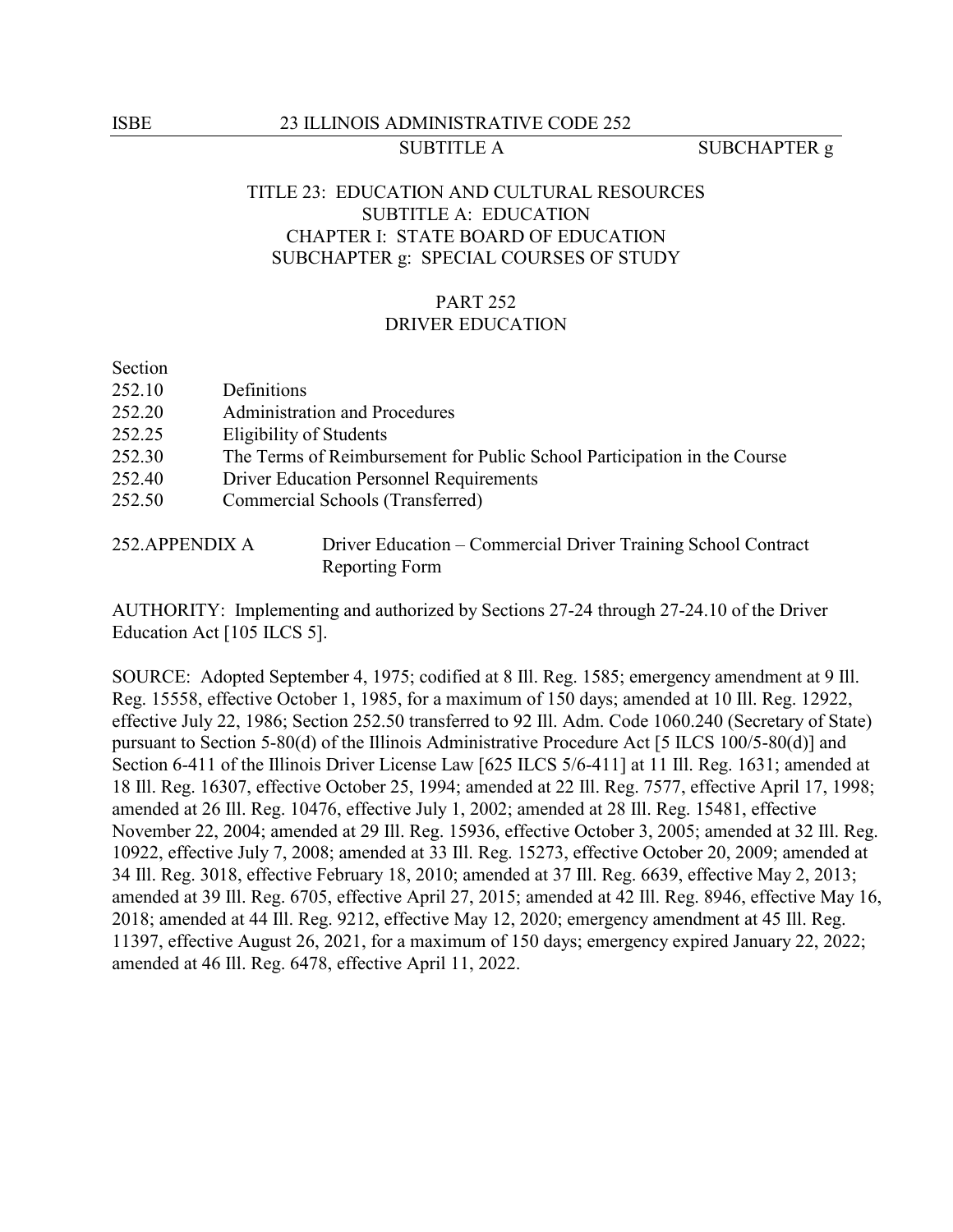#### **Section 252.10 Definitions**

"Behind-The-Wheel Instruction" is that part of the driver education course that consists of individual practice driving with a driver education instructor who meets the requirements of Section 252.40 and provides learning experiences for the student as an operator of a dual-control car in traffic on public highways.

"Classroom Instruction" is that part of the driver education course consisting of learning experiences centered in the classroom. The preferred instruction method is face-to-face interaction in a traditional classroom setting; however, a school district may provide for a distance learning program in accordance with Section  $252.20(c)(2)$ .

"Declaration of Intent" is a student's application for enrollment in a driver education course.

"Distance Learning Program" means a program of study in which all participating teachers and students do not physically meet in the classroom and instead use the Internet, email, or any other method other than the classroom to provide instruction.

"Driver Education Act" or "Act" means 105 ILCS 5/27-24 through 27-24.10.

"Driver Education Course", as used in this Part, is any driver education course approved by the State Superintendent as meeting at least the minimum requirements of the Driver Education Act and this Part and consists of all those learning experiences provided by a school or school district for the purpose of helping students learn to use motor vehicles safely and efficiently. Driver education courses must include classroom and behind-thewheel instruction as a unified course (see Section  $252.20(c)(1)$ ).

"Dual-Control Car" is a motor vehicle that has special safety and instructional equipment in addition to the regular legally prescribed equipment, which shall consist of a second foot brake positioned for use by the instructor, an outside rearview mirror on the right side of the vehicle, and a sign identifying the vehicle as a driver education car (see 625 ILCS 5/6-410).

"Eligible Student" is a student who meets the conditions of Section 27-24.2 of the Act for enrollment in a driver education course.

"Enrollment", for purposes of an approved driver education course, means the period of time beginning 30 days prior to the time a student begins classroom instruction through the conclusion of the driver education course.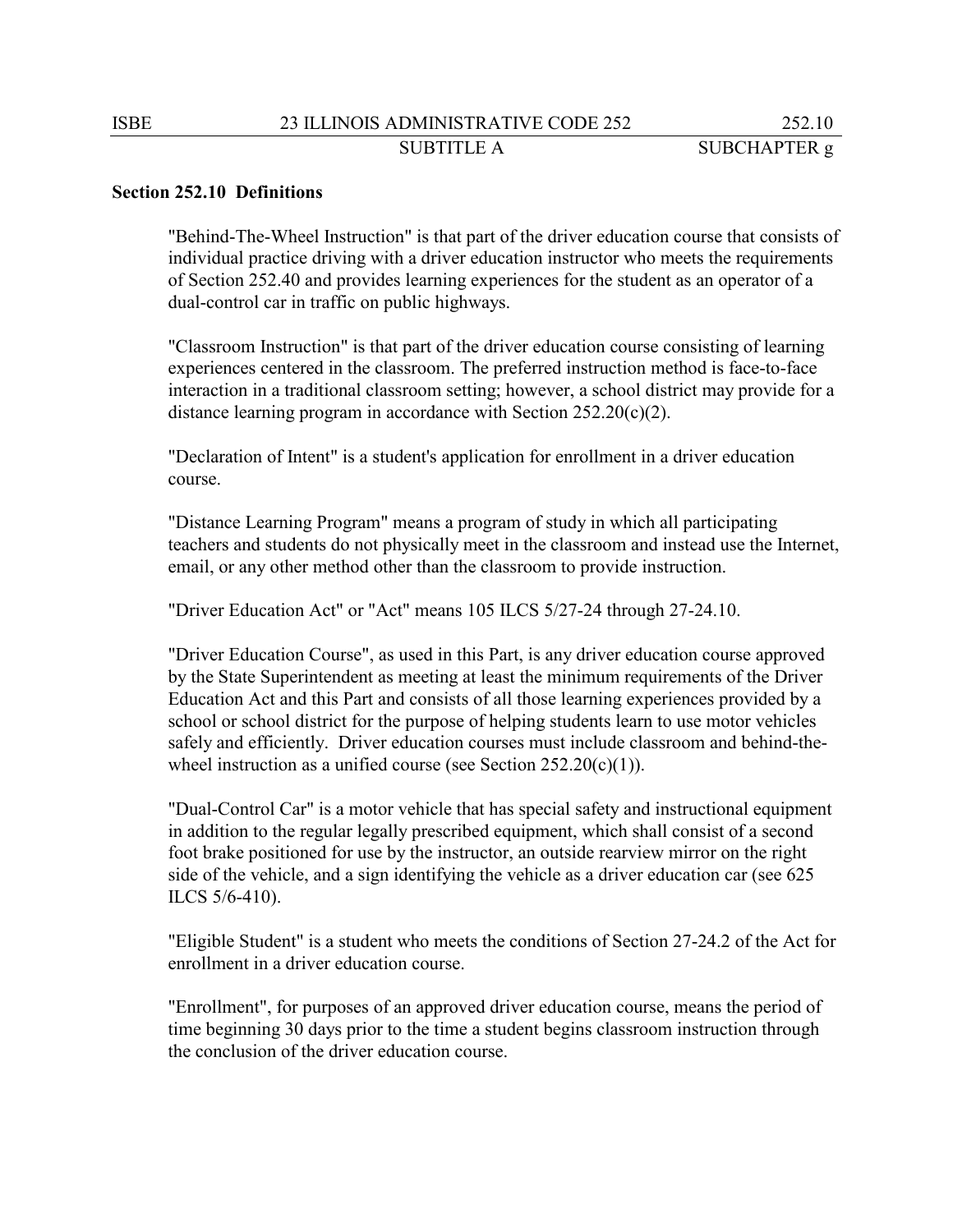# ISBE 23 ILLINOIS ADMINISTRATIVE CODE 252 252.10 SUBTITLE A SUBCHAPTER g

"Observation Time" refers to that time during which a student is riding in the back seat of a dual-control car observing instructions of the teacher and procedures and techniques of the driver who is participating in behind-the-wheel instruction.

"School Code" or "Code" means 105 ILCS 5.

(Source: Amended at 44 Ill. Reg. 9212, effective May 12, 2020)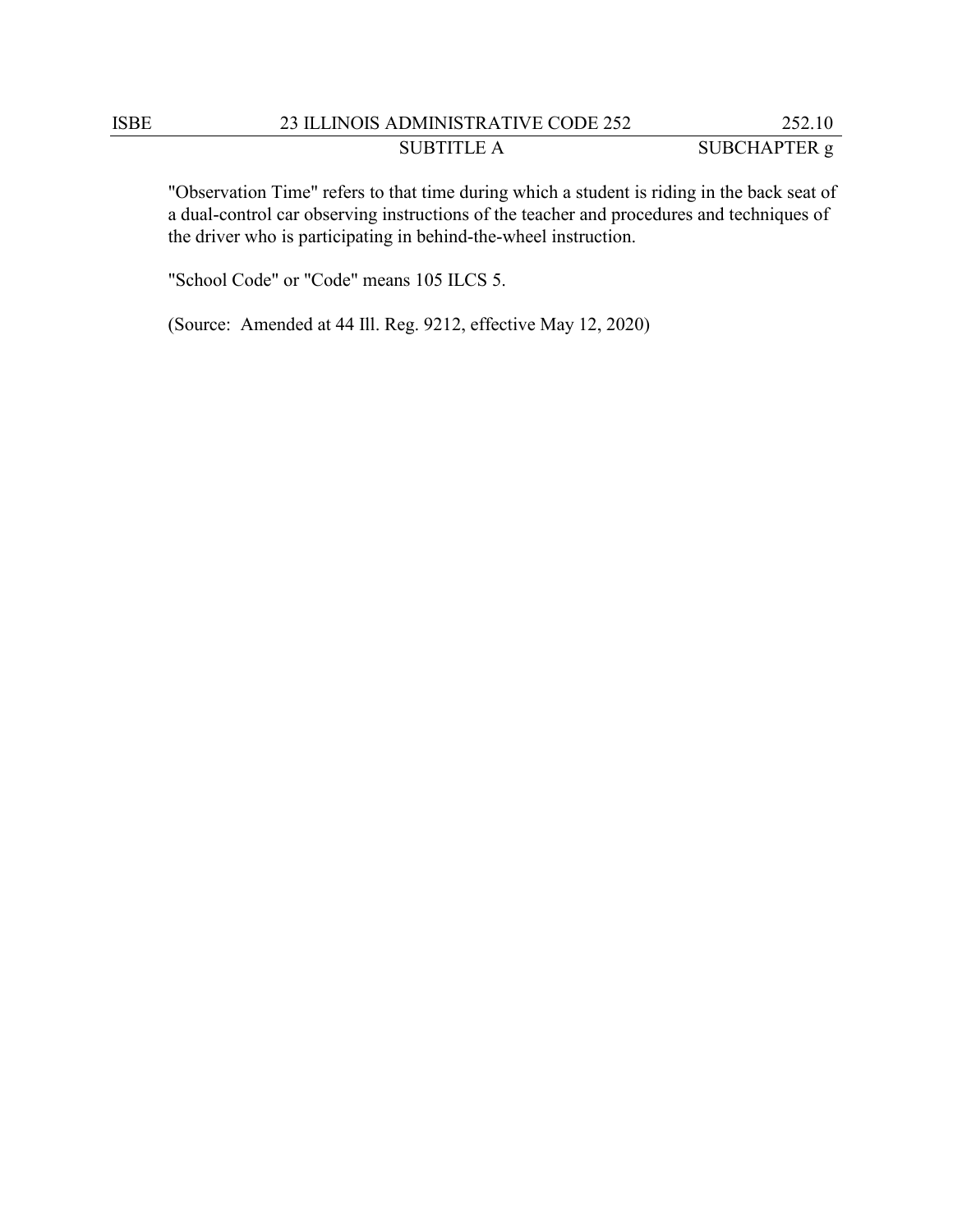- a) Availability of the Course Any public school district maintaining grades 9 through 12 must provide the driver education course for any legal resident of the district between 15 and 21 or, if applicable under Section 14-1.02 of the School Code, 22 years of age who requests the course, provided the resident is eligible as set forth in Section 27-24.2 of the Code. All eligible students who reside in a school district must be provided an equal opportunity to enroll in driver education. School districts are obligated to make the driver education course available within a reasonable length of time after each individual's declaration of intent is made. A "reasonable length of time" shall be determined based on the student's individual needs and the school district's ability to meet those needs, provided that the course must be offered within 12 months after the declaration of intent.
	- 1) Public school districts that include high schools must provide the driver education course for all eligible students of the district who attend a nonpublic school that does not offer the course.
	- 2) Nonpublic schools may offer a driver education course at their own expense.
	- 3) Public school districts that include high schools must provide the driver education course for all eligible Illinois students, regardless of the district of their residence, who attend a nonpublic school located within that school district's boundaries when application is made by the administrators of the nonpublic school. The application shall constitute a declaration of intent by the affected student or students. *By April 1 the nonpublic school shall notify the district offering the course of the names and district numbers of the nonresident students desiring to take the course the next school year. The district offering the course shall notify the district of residence of those students affected by April 15*. [105 ILCS 5/27-24.4]
	- 4) An eligible student may elect to enroll in a driver education course at a commercial driver training school at the student's own expense.
- b) When to Offer the Course The classroom portion of the course shall be during the school day and may be offered at other times (i.e., before or after school, in the evenings or on weekends). The school district shall determine when to offer the behind-the-wheel portion of the course during the regular school year, which may be during the school day, at times other than during the school day, or through a combination of both options; however, this subsection (b) shall not authorize a school district to offer behind-the-wheel instruction only during the summer.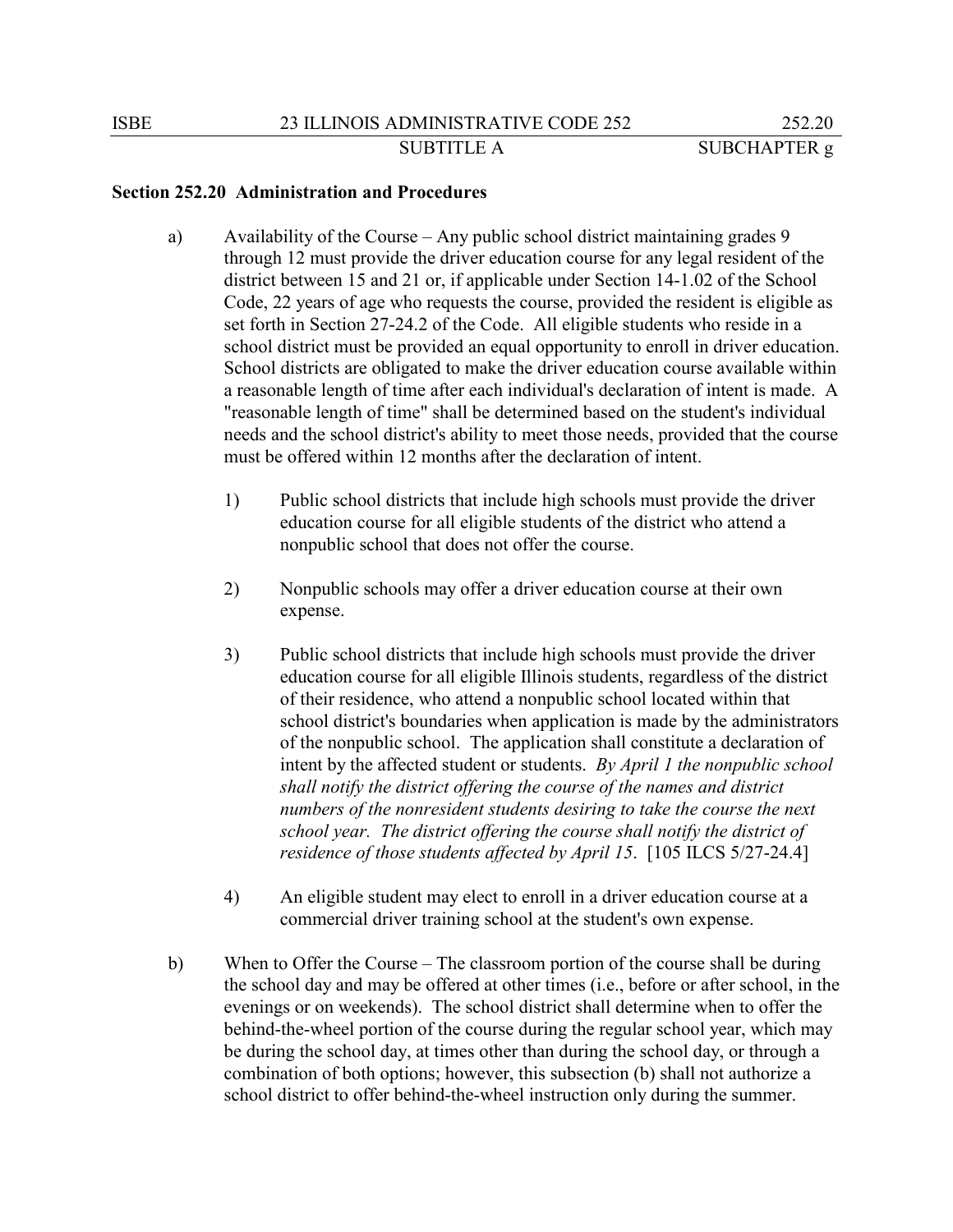(Also see subsection  $(c)(2)$ .)

- 1) Enrollment in a driver education course must be closed at the inception of the course, except as provided in subsection  $(b)(2)$ . Another course may be started when enrollment warrants.
- 2) A student who transfers to a new school after the inception of the driver education course at that school may be allowed to enroll in the course under the following conditions.
	- A) The driver education course in which the student was enrolled at the previous school offered 30 clock hours of classroom instruction and 6 clock hours of behind-the-wheel instruction.
	- B) The length of time the student previously participated in the driver education course (prior to the student's transfer) is sufficient to allow the student to complete the course at the new school within the time during which it is offered.
	- C) The new school has received verification, either by mail or in an electronic format, of the student's previous participation in the driver education course (i.e., length of time in the course, grades received). The verification shall be placed in the student's temporary school record as defined in 23 Ill. Adm. Code 375.10 (Definitions).
- 3) *A* high school *student may be allowed to commence the classroom instruction part of the driver education course prior to reaching age 15 if the student will be eligible to complete the entire course within 12 months after being allowed to commence classroom instruction.* [105 ILCS 5/27- 24.2]
- c) Course Organization Driver education courses must be organized according to the standards established in the Act and this Part.
	- 1) The classroom and the behind-the-wheel instruction shall be aligned to the course content standards set forth at 92 Ill. Adm. Code 1060.181 (Teen Accreditation Classroom and Behind-the-Wheel Requirements).
	- 2) The classroom and the behind-the-wheel instruction each must be scheduled regularly throughout a period of not less than six complete weeks (four weeks allowable in summer courses and for schools using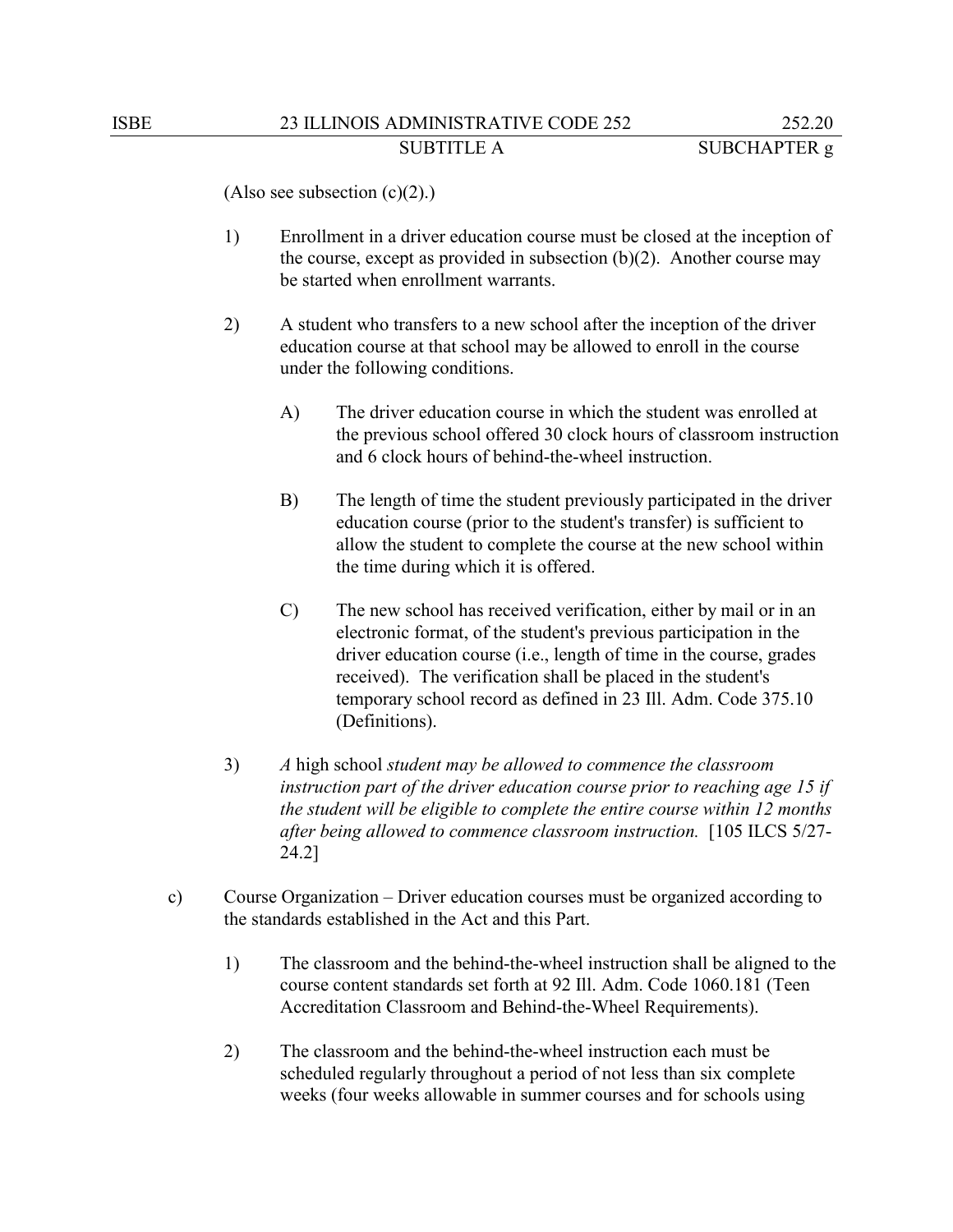block scheduling). A school district may provide a portion of classroom instruction through a distance learning program. A school district's decision to allow a student to take a portion of the driver education course through a distance learning program must be determined on a case-by-case basis and must be approved by the school's administration, including the student's driver education teacher, and the student's parent or guardian. Under no circumstances may the student take the entire driver education course through a distance learning program.

- 3) Behind-the-wheel instruction shall not begin until the student has started classroom instruction; however, a student may be enrolled in both portions of the course on a concurrent basis.
- 4) At least one but not more than three student observers must be in the car during behind-the-wheel instruction. At least one hour of observation time is required for each hour of behind-the-wheel instruction. This subsection (c)(4) does not apply when a student's Individualized Education Program stipulates that the student receive behind-the-wheel instruction separately.
- d) Dual-Control Cars The instructor shall occupy the front passenger seat. The driver education car is to be used for instructional purposes. A school district may not use the driver education car for purposes other than those designated by agreement or contract.
- e) Contracting In fulfilling the requirements of the Act, a public school district must either offer the course in its own school or must provide the course for its students, and any other legal residents of the school district who request the course, through a joint agreement with another public school district or through the provisions of cooperative school district programs. *A school district may contract with a commercial driver training school* approved by the Secretary of State *to provide both the classroom instruction part and the behind-the-wheel part or either one separately*. [105 ILCS 5/27-24.4] If a school district elects to contract with an SOS approved commercial driver training school, the school district shall submit the Driver Education − Commercial Driver Training School Contract Reporting form to the State Board. (See Appendix A.) Each instructor employed by the commercial driver training school serving public school students under the age of 18 must meet the personnel requirements of Section 252.40.
	- 1) A public school district may contract for the provision of the behind-thewheel portion of the course for students who have physical limitations that would require the use of a specially equipped car or for students who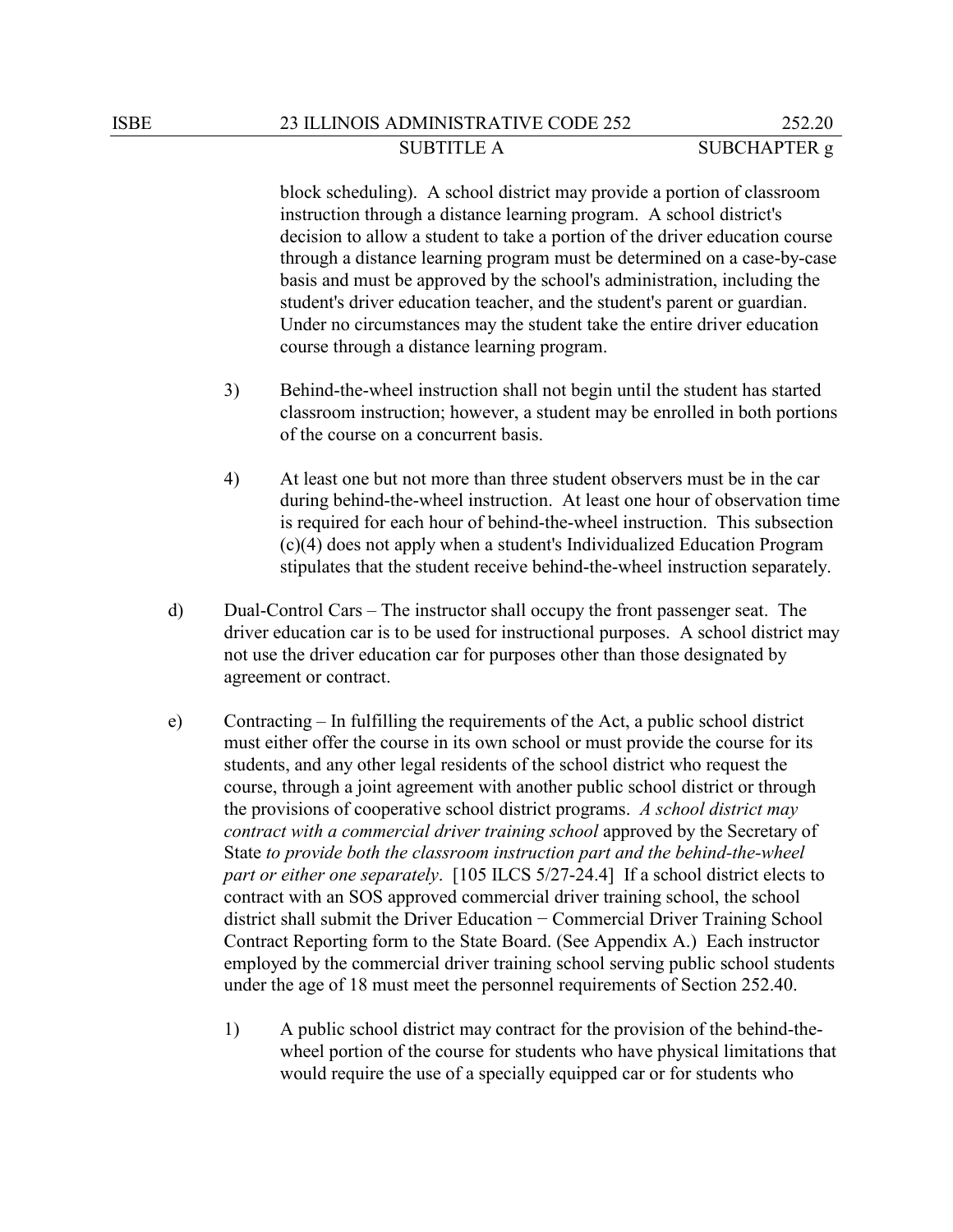require other specialized instruction (e.g., vision or hearing impairments, cognitive disabilities) provided that:

- A) the facility is approved by the Illinois Secretary of State (SOS) as meeting all of the requirements of 625 ILCS 5/Ch. 6, Art. IV and rules promulgated by SOS (92 Ill. Adm. Code 1030 (Issuance of Licenses));
- B) each instructor providing instruction to the public school district's students is certified as a Driver Rehabilitation Specialist by the ADED − the Association for Driver Rehabilitation Specialists (see http://www.aded.net/, 200 First Avenue NW, Suite 505, Hickory NC 28601); and
- C) the facility conducts an evaluation of the student's physical and cognitive abilities to determine the individualized course of instruction.
- 2) Subject to the limitations set forth in Section 24-24.2 of the Code, a district that provides driver education through a contract with a commercial driver training school shall:
	- A) post the contract with the commercial driver training school on its website or, if it does not maintain a website, make the contract available upon request;
	- B) notify the State Board of Education within 15 calendar days of an instructor leaving the program or a new instructor being assigned. The notice shall include the instructor's name, birth date and driver's license number, and the personal identification number assigned by the State Board;
	- C) maintain a record of all materials related to the commercial driving school contract, which shall be made available to parents and guardians upon request (see Section 27-24.2 of the Code); and
	- D) except for a Certified Driver Rehabilitation Specialist, ensure the teacher meets the educator licensure and endorsement requirements of Article 21B of the Code. The teacher shall follow the same evaluation and observation requirements that apply to non-tenured teachers under Article 24A of the Code. The teacher evaluation must be conducted by a school administrator employed by the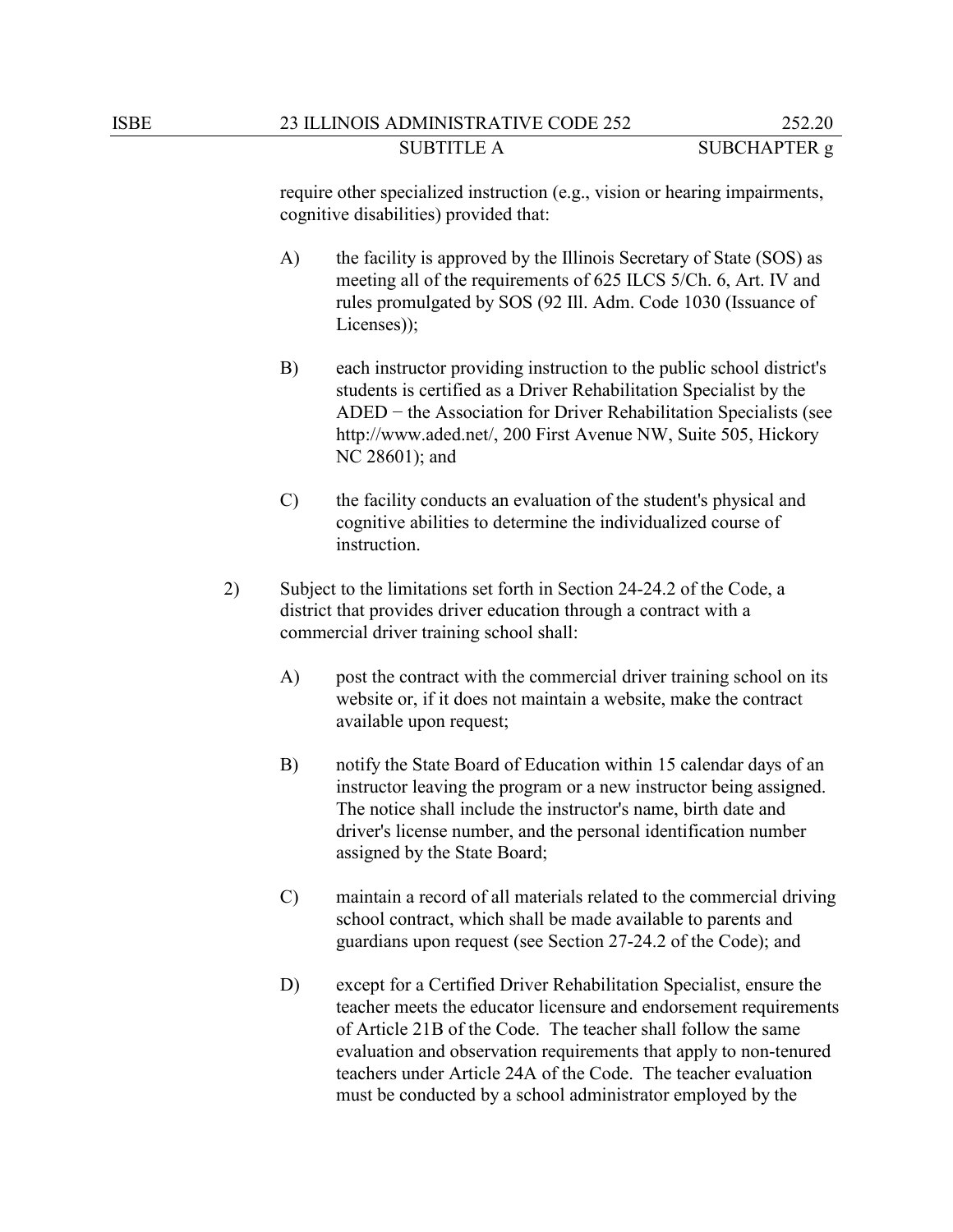# ISBE 23 ILLINOIS ADMINISTRATIVE CODE 252 252.20 SUBTITLE A SUBCHAPTER g

school district and must be submitted annually to the district superintendent and all school board members for oversight purposes.

(Source: Amended at 46 Ill. Reg. 6478, effective April 11, 2022)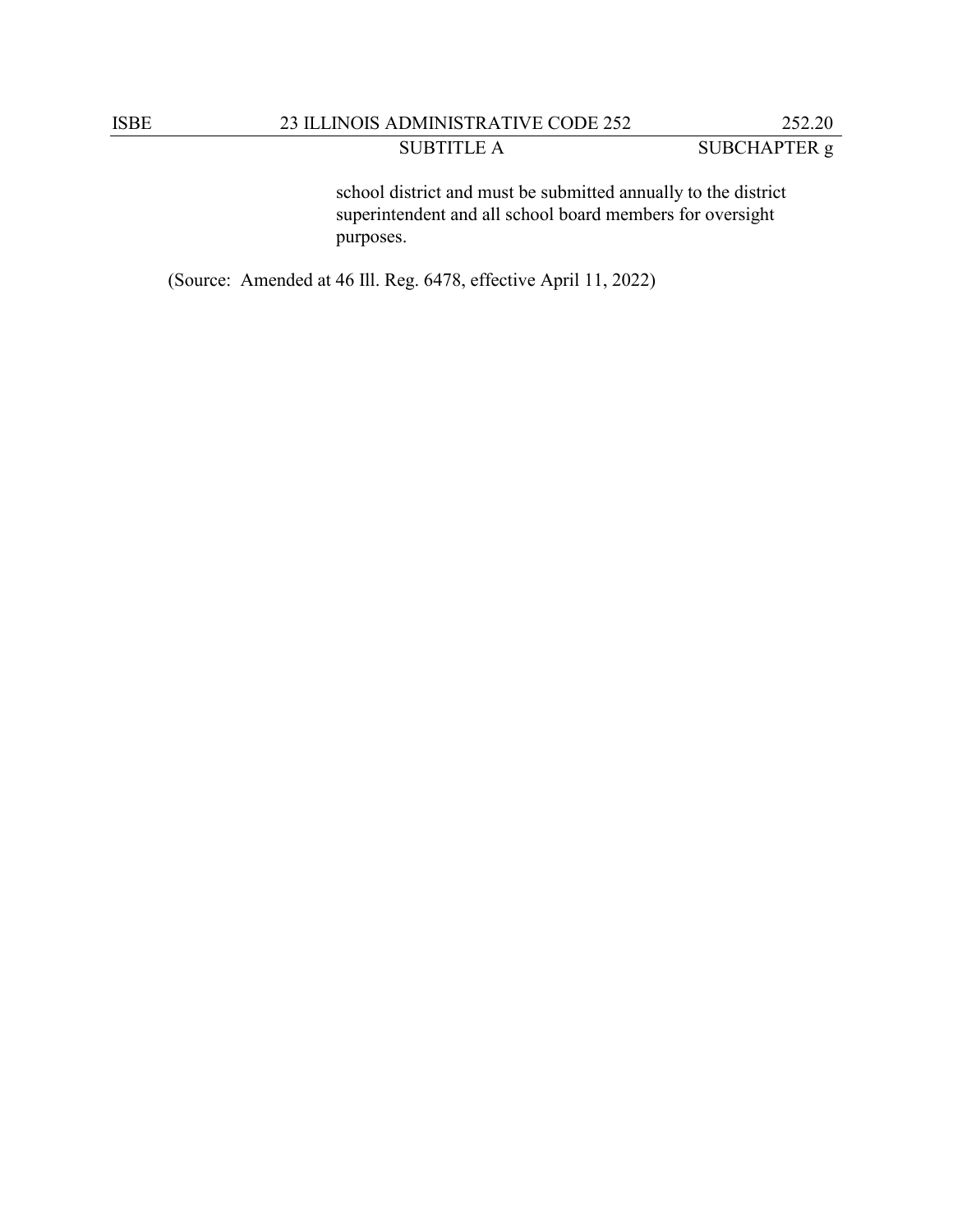#### **Section 252.25 Eligibility of Students**

- a) Pursuant to Section 27-24.2 of the School Code, no student shall be permitted to enroll in a driver education course provided by a public school district or a nonpublic school unless he or she has either:
	- 1) received a passing grade in at least eight courses (which may include courses completed in grade 8) during the previous two semesters or, in the case of block scheduling that reduces the number of courses taken per semester, in at least half the courses taken during the previous two semesters; or
	- 2) received a waiver of this requirement, pursuant to Section 27-24.2 of the School Code, from the superintendent of the public school district or the chief administrator of the nonpublic school in which the student is or will be enrolled full time during the semester for which enrollment in driver education is sought. A record of any waiver granted shall be entered into the affected student's temporary student record as defined in 23 Ill. Adm. Code 375.10, or its equivalent in the case of a nonpublic high school.
- b) Courses
	- 1) For the purposes of this Section, a "course" means a sequence of instructional activities or unit of schoolwork for which a grade is given and listed in a student's academic transcript.
	- 2) For the purpose of determining eligibility under this Section, any coursework completed by a student during a summer term falling within the 12-month period immediately preceding the beginning of the semester for which enrollment in driver education is sought shall be counted towards the eight courses for which passing grades are needed.
- c) Verification of Eligibility
	- 1) Each public school district or nonpublic school offering a driver education course shall be responsible for verifying the eligibility of all students seeking enrollment in such courses.
	- 2) Public school districts and nonpublic schools offering a driver education course shall establish procedures for verifying the eligibility of students enrolled there full time when eligibility is based upon the records created by, or transferred to, such schools. If the public school district or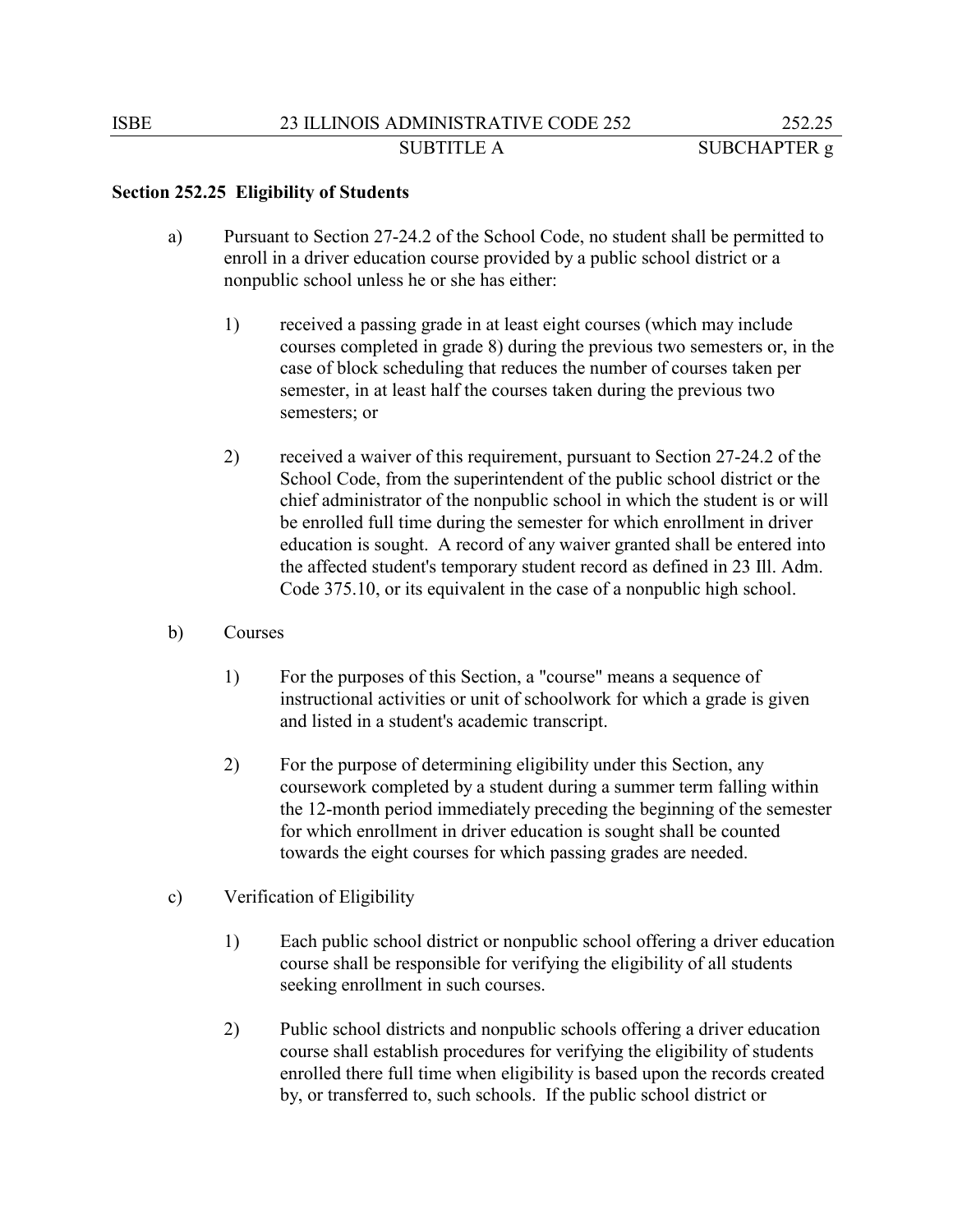nonpublic school previously attended by a student fails to transfer records in time to permit the student's enrollment in driver education, then unofficial records or a signed statement from the parent or guardian of the student shall be used to certify eligibility.

- 3) When a student requests enrollment in a driver education course offered by an entity other than the school district or nonpublic school he or she attends, the school district or nonpublic school offering the course shall be responsible for requesting confirmation of the student's eligibility pursuant to this Section.
	- A) Confirmation may be obtained either in writing or via electronic means addressed to the official records custodian designated by the school pursuant to Section 4(a) of the Illinois School Student Records Act [105 ILCS 10/4(a)].
	- B) The response shall indicate only whether or not the student is eligible and shall not indicate what grades a student received or whether the student received a waiver.
	- C) Failure of a school district or nonpublic school to respond to a request for eligibility verification within 15 calendar days shall be construed as a positive response and the student in question shall be considered eligible for driver education. The requesting school district or nonpublic school shall inform the sending district or nonpublic school, in writing, of the attempts made to verify eligibility and the lack of response. This notification shall indicate that, in the absence of a response, the student is considered to be eligible provided that a signed statement by the student's parent or guardian is on file. A copy of the notification shall be placed in the student's temporary record.
	- D) A student enrolled in a home school who wishes to enroll in a driver education course offered by a public school district or nonpublic school shall present, and each such entity shall accept as verification of the student's eligibility, a signed statement stipulating:
		- i) that the student is enrolled in a home school;
		- ii) that he or she is eligible pursuant to subsection (a) of this Section; and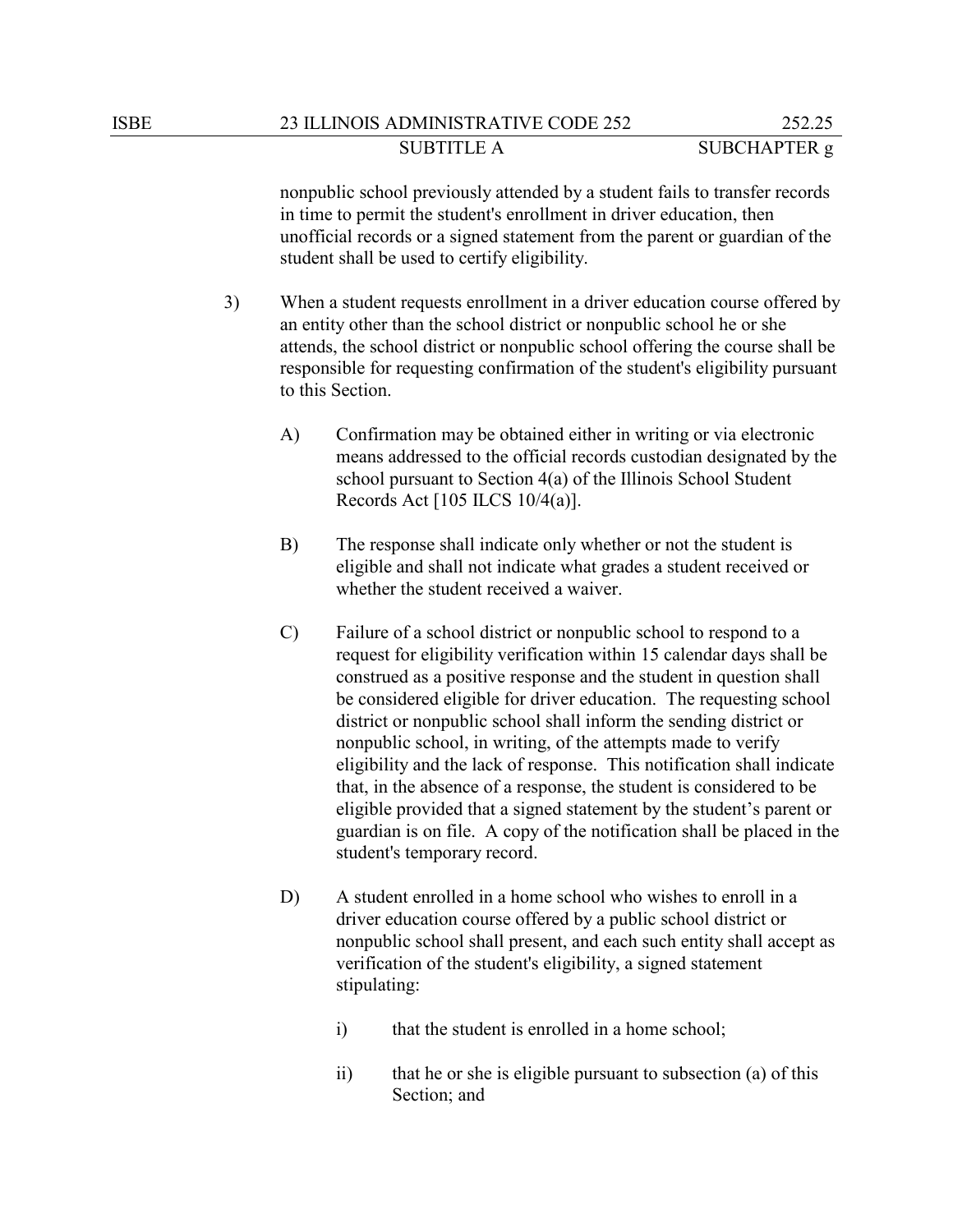(Source: Amended at 34 Ill. Reg. 3018, effective February 18, 2010)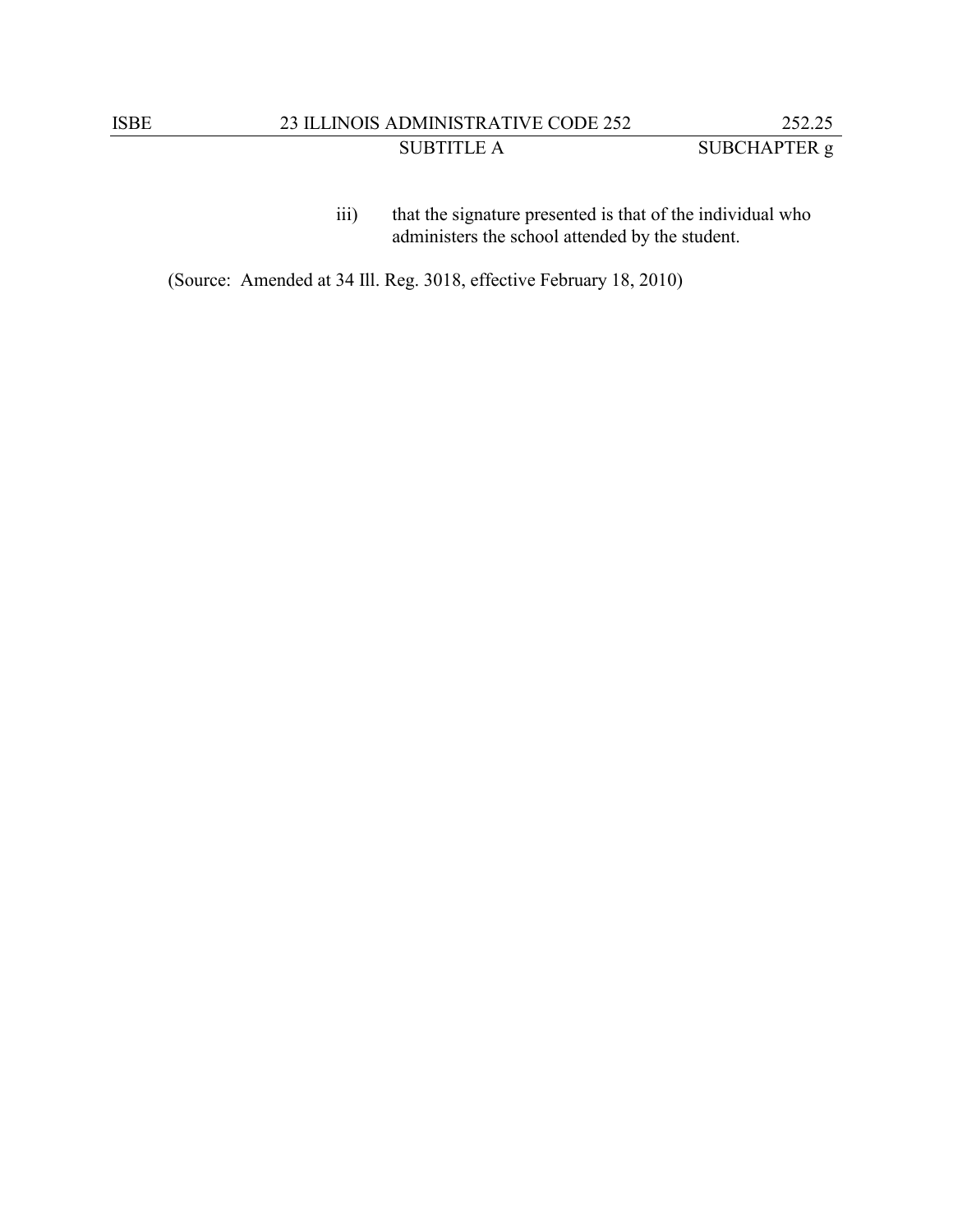#### **Section 252.30 The Terms of Reimbursement for Public School Participation in the Course**

a) Claims for Reimbursement – These *shall be made under oath or affirmation of the chief school administrator for the district employed by the school board or authorized driver education personnel employed by the school board* [105 ILCS 5/27-24.6].

1) Reimbursement shall be determined in accordance with the provisions of Sections 27-24.4 and 27-24.5 of the School Code.

2) *The school district that is the residence of an eligible pupil who attends a nonpublic school in another district that has furnished the driver education course shall reimburse the district offering the course the difference between the actual per capita cost of giving the course the previous school year and the amount reimbursed by the State*  (Section 27-24.4 of the School Code), subject to the limitations regarding the reimbursement amount that are set forth in Section 27-24.2 of the School Code. This arrangement shall also apply in the case of tuition students who receive driver education from the districts where they are enrolled rather than from their respective districts of residence.

3) The district may charge a reasonable fee not to exceed the amount specified in Section 27-24.2 of the School Code to students who participate in a driver education course approved in accordance with this Part. No other fee or portion thereof shall be charged to students and attributed to the driver education course. As used in this Part, "reasonable fee" means a fee calculated by dividing the sum of documented annual district costs for items such as instructional materials (if not included in the district's textbook rental fee), the cost of driver education cars, car maintenance costs, fuel, and insurance by the number of students enrolled or participating in the driver education course. The district's costs used in this calculation shall not include any portion of the salaries or benefits of school district personnel. For purposes of this calculation, the cost of driver education cars that are purchased by the district shall be amortized over a fiveyear period, and the cost of leasing cars shall be included in the fee calculation in the year the costs are incurred.

4) The driver education fee shall be waived with respect to any student who applies pursuant to this subsection and who is eligible for free lunches or breakfasts pursuant to the School Breakfast and Lunch Program Act [105 ILCS 125] and 23 Ill. Adm. Code 305 (School Food Service), and with respect to other students in accordance with the district's policy adopted in accordance with 23 Ill. Adm. Code 1.245 (Waiver of School Fees).

b) Transfer Student – For any transfer student as defined in Section 252.20(b)(2), reimbursement shall be claimed only by the school district to which the student has transferred.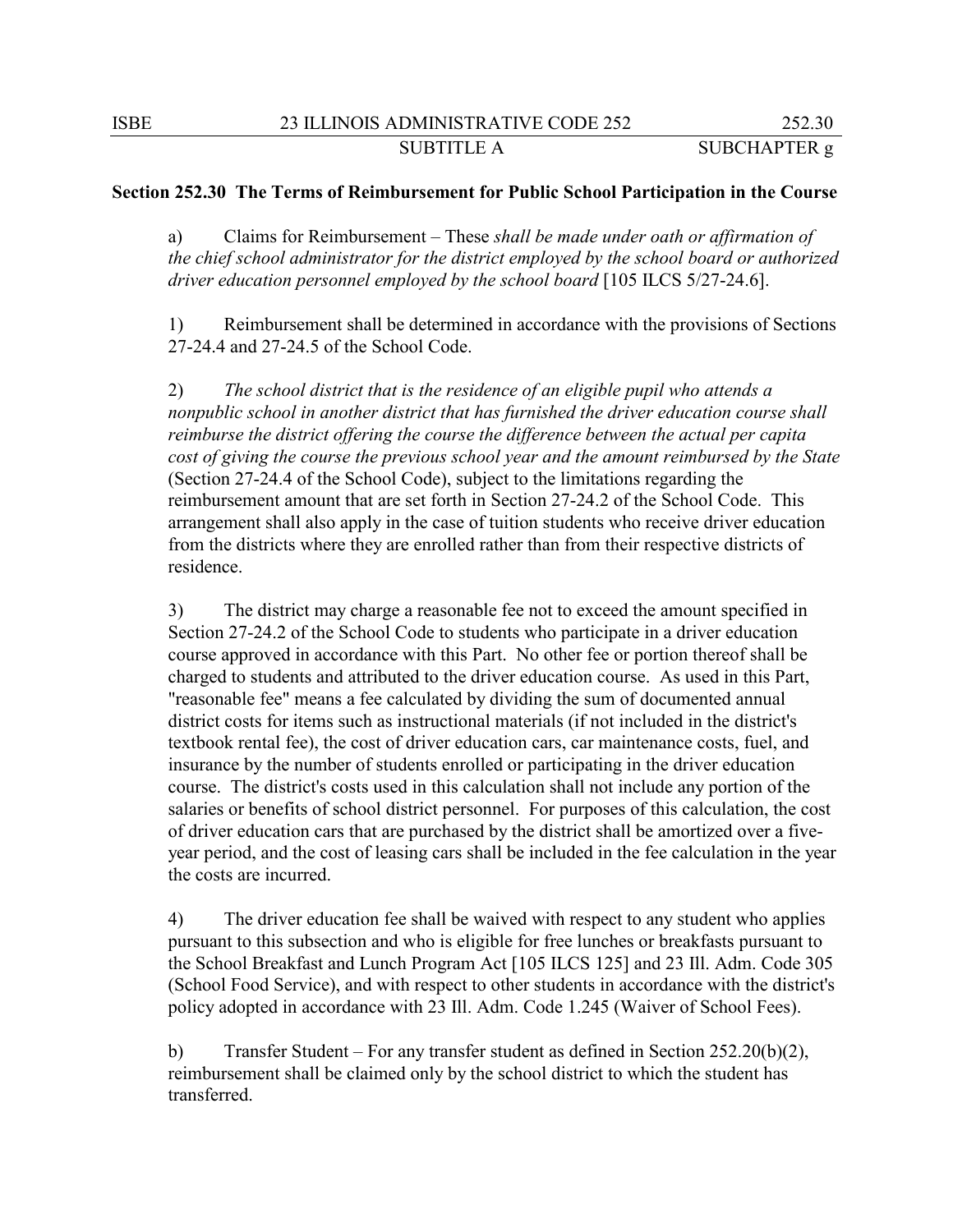c) Cooperative School Programs – In fulfilling the requirements for reimbursement, a school district must provide a driver education course or participate in a special education cooperative or be part of an approved joint school agreement with another public school district.

d) Contracting − School districts providing the driver education course through a contract as provided under Section 252.20(e) shall make a claim for reimbursement by submitting, in a format specified by the State Superintendent of Education, the names of the students successfully completing the course and the date of course completion for each.

e) Records – Daily attendance records shall be kept by the teachers in the manner prescribed in Section 27-24.6 of the School Code and are to be used to certify claims made under the Act.

1) Records in either paper or electronic format must be maintained by the school to substantiate daily lessons, time behind the wheel, observation time, and periodic as well as final evaluation of each student. Also recorded shall be the beginning and ending dates of classroom and behind-the-wheel instruction. Students are to be identified by their instructional permit number, name, address and other personal information.

2) The records are to be on file in the office of the driver education supervisor, principal, or other manager at the time reimbursement and/or certification is requested.

3) Driver education participation records are to be kept and be readily available for a period of not less than three years.

4) All records are subject to yearly audit by State auditors.

(Source: Amended at 42 Ill. Reg. 8964, effective May 16, 2018)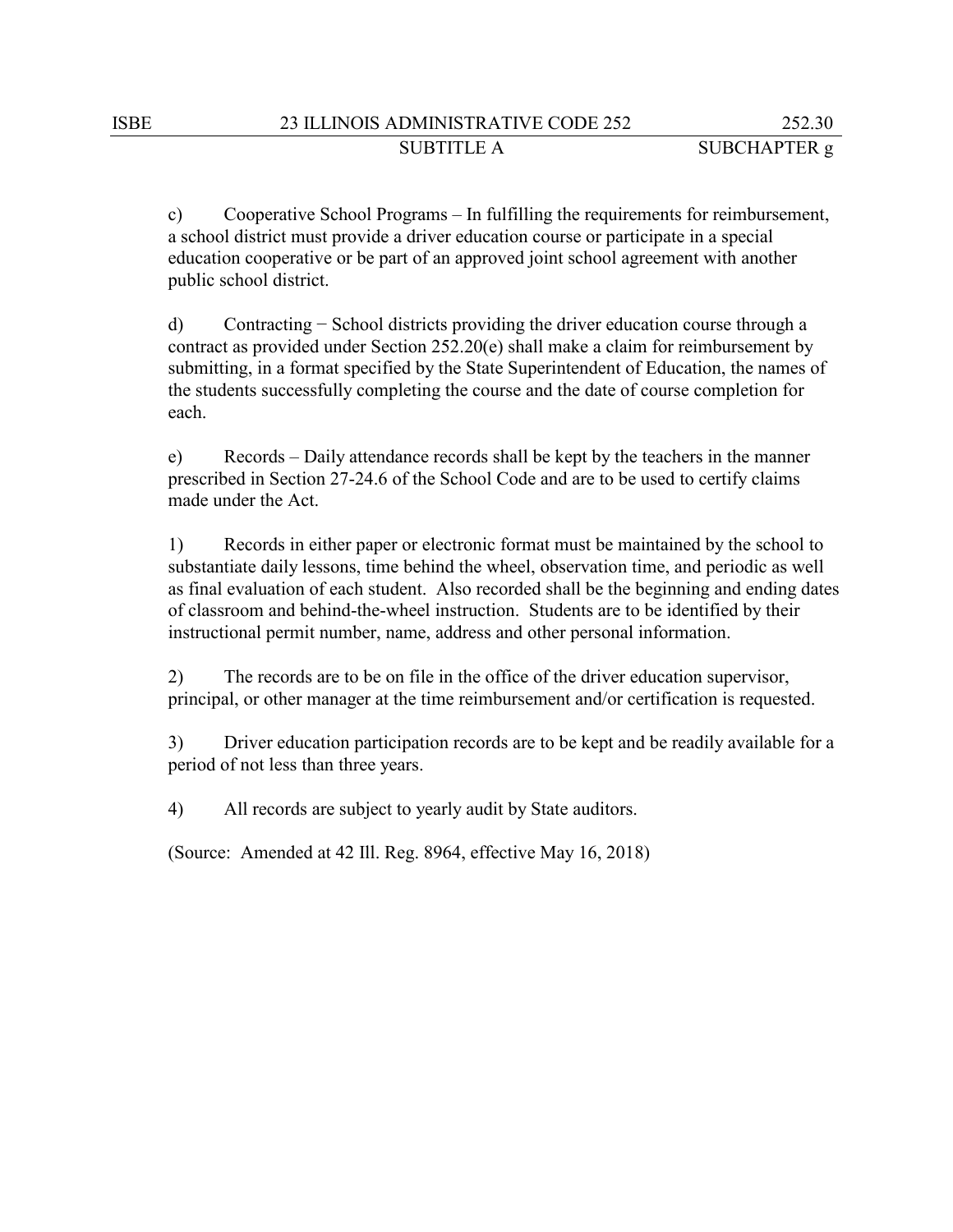### 23 ILLINOIS ADMINISTRATIVE CODE 252 252.40

SUBTITLE A SUBCHAPTER g

#### **Section 252.40 Driver Education Personnel Requirements**

a) Qualifications of Teachers − All persons who teach a driver education course must meet the applicable standards of this subsection (a).

1) Each individual first assigned to teach safety and driver education in a public school district on or after February 1, 2012 shall be required to hold a professional educator license endorsed for both the secondary grades and safety and driver education pursuant to 23 Ill. Adm. Code  $25.100(k)$ .

2) Each individual first assigned to teach safety and driver education in a nonpublic school on or after February 1, 2012 shall meet the course requirements of 23 Ill. Adm. Code 25.100(k).

3) A driver education instructor who teaches in either a public school district or in a nonpublic school must:

A) possess good physical health as determined in accordance with Section 24-5 of the School Code; and

B) hold a valid driver's license in good standing that has been issued by the state in which he or she resides. For the purposes of this subsection  $(a)(3)(B)$ , a driver's license issued in Illinois shall not be considered valid and in good standing if it is revoked, suspended, expired or cancelled as described in Sections 6-201 through 6-209 of the Illinois Driver Licensing Law [625 ILCS 5] or if restrictions have been placed on driving privileges through either a restricted driving permit under Section  $6-205(c)(1)$  or a monitoring device driving permit under Section 6-206.1.

4) Additional requirements will not be retroactive as pertaining to those qualified under standards applicable prior to September 1, 1962, so long as they continue to teach driver education in the same district, except in the event the method of instruction has been changed to include simulation and/or multiple-car laboratory instruction. (See 23 Ill. Adm. Code  $1.730(q)$ .) The prescribed additional requirements effective July 1, 1969, must be met.

5) When schools have a department chairman or a person designated to supervise the driver education program, this person must be qualified as described in this Section.

b) Invalid Driver's License − The State Board of Education, using information provided by the Secretary of State, shall on a regular basis provide to school districts and nonpublic schools employing driver education instructors who possess Illinois driver's licenses a list of driver education instructors who are in possession of an invalid driver's license as described in subsection  $(a)(3)(B)$ . It shall be the responsibility of the school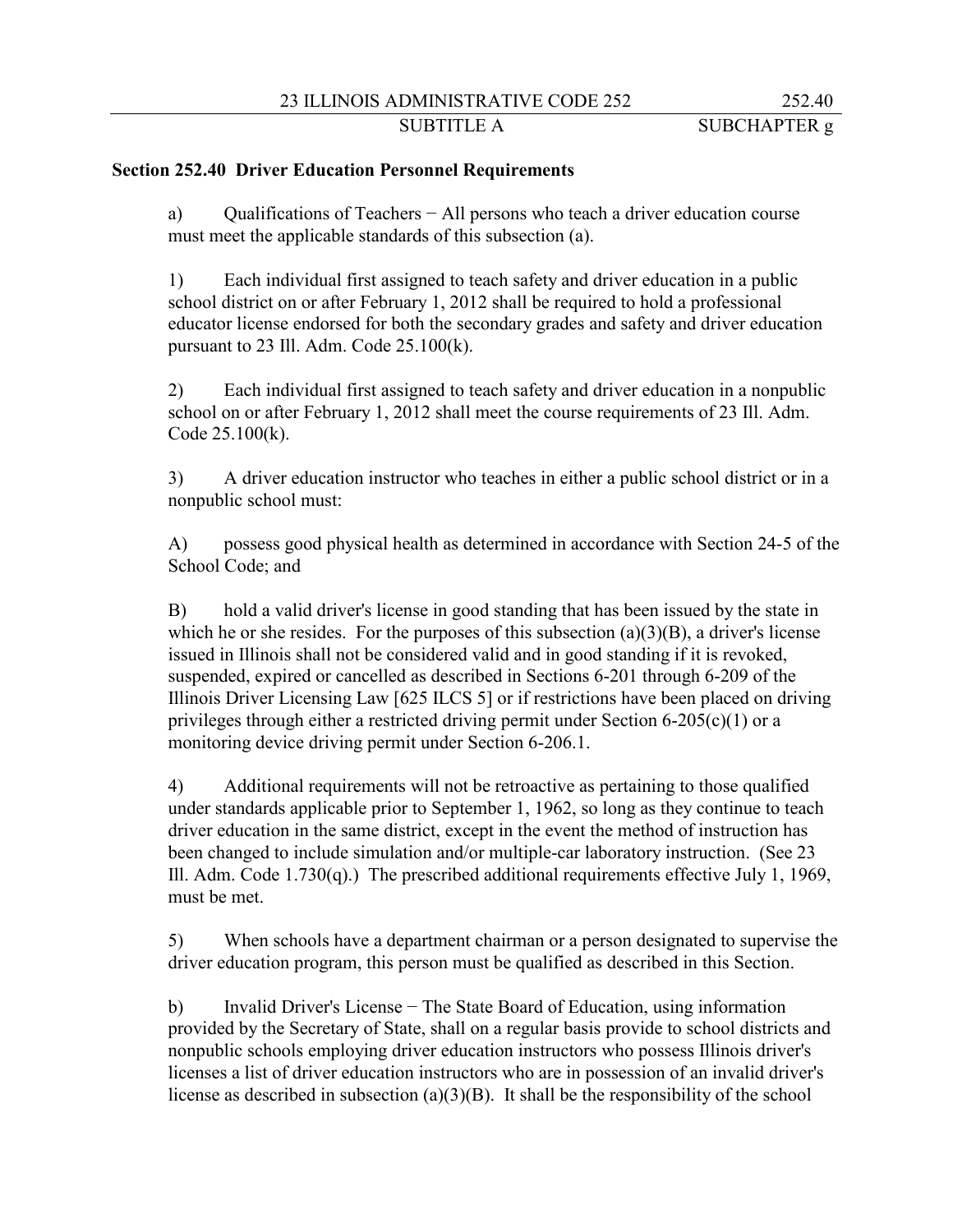### 23 ILLINOIS ADMINISTRATIVE CODE 252 252.40 SUBTITLE A SUBCHAPTER g

district or nonpublic school employing an instructor who holds an out-of-state license to ensure that that license is valid and in good standing (e.g., has not been revoked, suspended, expired, or cancelled or is restricted by the state issuing the license).

1) After receiving the list, or confirmation that an out-of-state license is invalid, the school district or nonpublic school shall inform each of the instructors in writing of the determination that he or she is in possession of an invalid license and that he or she has no more than five school days to provide evidence to the school district or nonpublic school disputing the determination.

2) If the initial determination is found to be correct (i.e., the instructor's license is not valid), then the driver education instructor shall be removed from the driver education program immediately.

3) A driver education instructor who is removed from his or her teaching position due to an invalid license shall not be allowed to teach a driver education course for three years following the reinstatement of a valid driver's license.

4) For the purposes of this subsection (b), a driver education instructor shall not be subject to the three-year suspension described in subsection  $(b)(3)$  if:

A) the invalid license is restored to good standing, and

B) the reason that the license was invalidated is due to a non-serious violation not related to driving ability or performance (e.g., failure to renew a license, failure to pay traffic fines, not possessing a mandatory insurance card).

c) Administrators and teachers of State-approved high school driver education courses shall not acquire an interest in, teach in, or solicit for a commercial driver training school.

(Source: Amended at 42 Ill. Reg. 8964, effective May 16, 2018)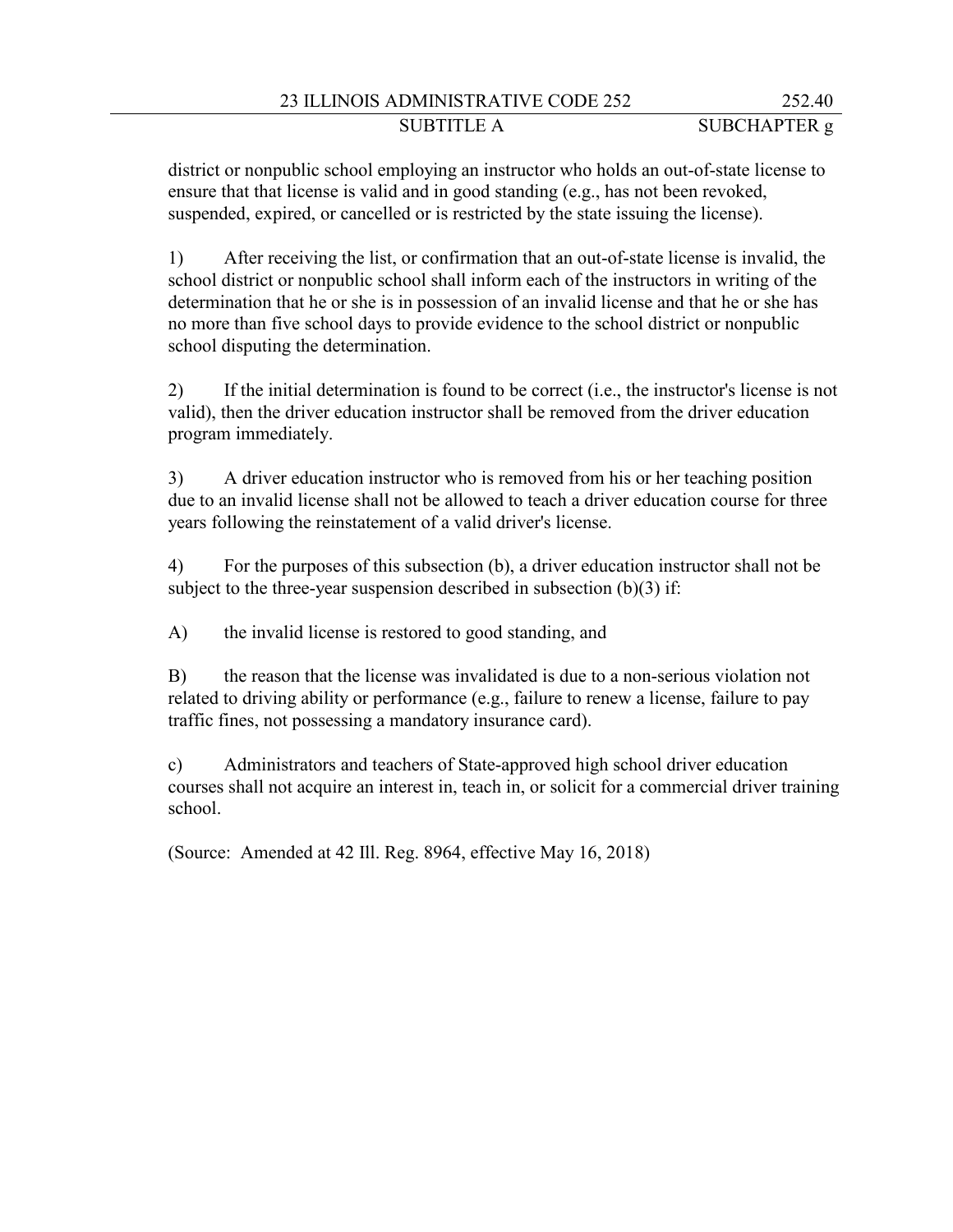SUBTITLE A SUBCHAPTER g

#### **Section 252.50 Commercial Schools (Transferred)**

(Source: Section 252.50 transferred to 92 Ill. Adm. Code 1060.240 (Secretary of State) pursuant to Section 5-80(d) of the Illinois Administrative Procedure Act (Ill. Rev. Stat. 1991, ch. 127, par. 1005-80(d)) and Section 6-411 of the Illinois Driver License Law (Ill. Rev. Stat. 1985, ch. 95 1/2, par. 6-411) at 11 Ill. Reg. 1631.